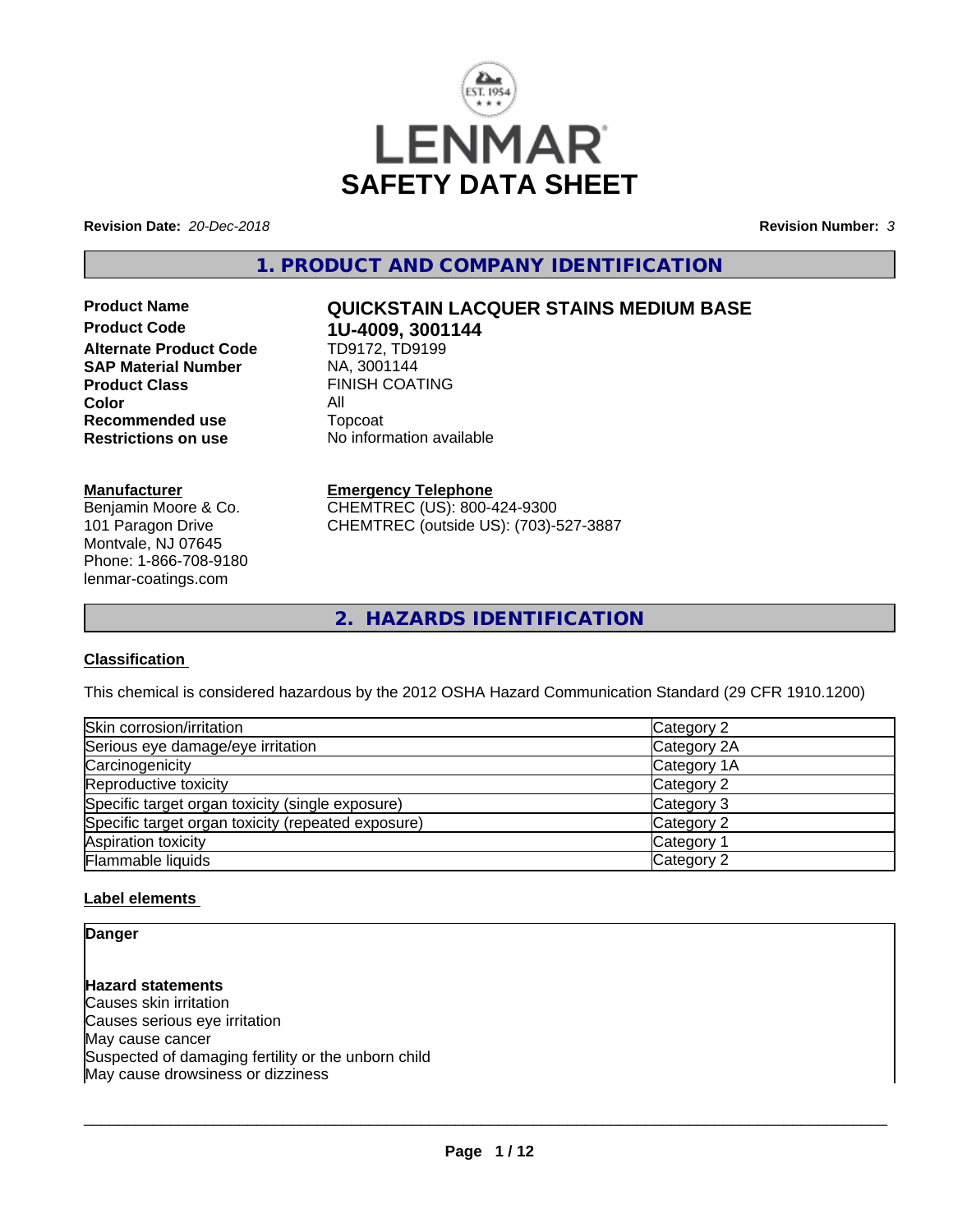\_\_\_\_\_\_\_\_\_\_\_\_\_\_\_\_\_\_\_\_\_\_\_\_\_\_\_\_\_\_\_\_\_\_\_\_\_\_\_\_\_\_\_\_\_\_\_\_\_\_\_\_\_\_\_\_\_\_\_\_\_\_\_\_\_\_\_\_\_\_\_\_\_\_\_\_\_\_\_\_\_\_\_\_\_\_\_\_\_\_\_\_\_ **Precautionary Statements - Prevention** Obtain special instructions before use Do not handle until all safety precautions have been read and understood Use personal protective equipment as required Wash face, hands and any exposed skin thoroughly after handling Wear eye/face protection Do not breathe dust/fume/gas/mist/vapors/spray Use only outdoors or in a well-ventilated area Keep away from heat, hot surfaces, sparks, open flames and other ignition sources. No smoking Keep container tightly closed Ground/bond container and receiving equipment Use explosion-proof electrical/ventilating/lighting/equipment Use only non-sparking tools Take precautionary measures against static discharge Keep cool **Precautionary Statements - Response** IF exposed or concerned: Get medical advice/attention **Eyes** IF IN EYES: Rinse cautiously with water for several minutes. Remove contact lenses, if present and easy to do. Continue rinsing If eye irritation persists: Get medical advice/attention **Skin** If skin irritation occurs: Get medical advice/attention IF ON SKIN (or hair): Remove/Take off immediately all contaminated clothing. Rinse skin with water/shower Wash contaminated clothing before reuse **Inhalation** IF INHALED: Remove victim to fresh air and keep at rest in a position comfortable for breathing **Ingestion** IF SWALLOWED: Immediately call a POISON CENTER or doctor/physician Do NOT induce vomiting **Fire** In case of fire: Use CO2, dry chemical, or foam for extinction **Precautionary Statements - Storage** Store locked up Store in a well-ventilated place. Keep container tightly closed May cause damage to organs through prolonged or repeated exposure May be fatal if swallowed and enters airways Highly flammable liquid and vapor **Appearance** liquid **Odor** solvent

#### **Precautionary Statements - Disposal**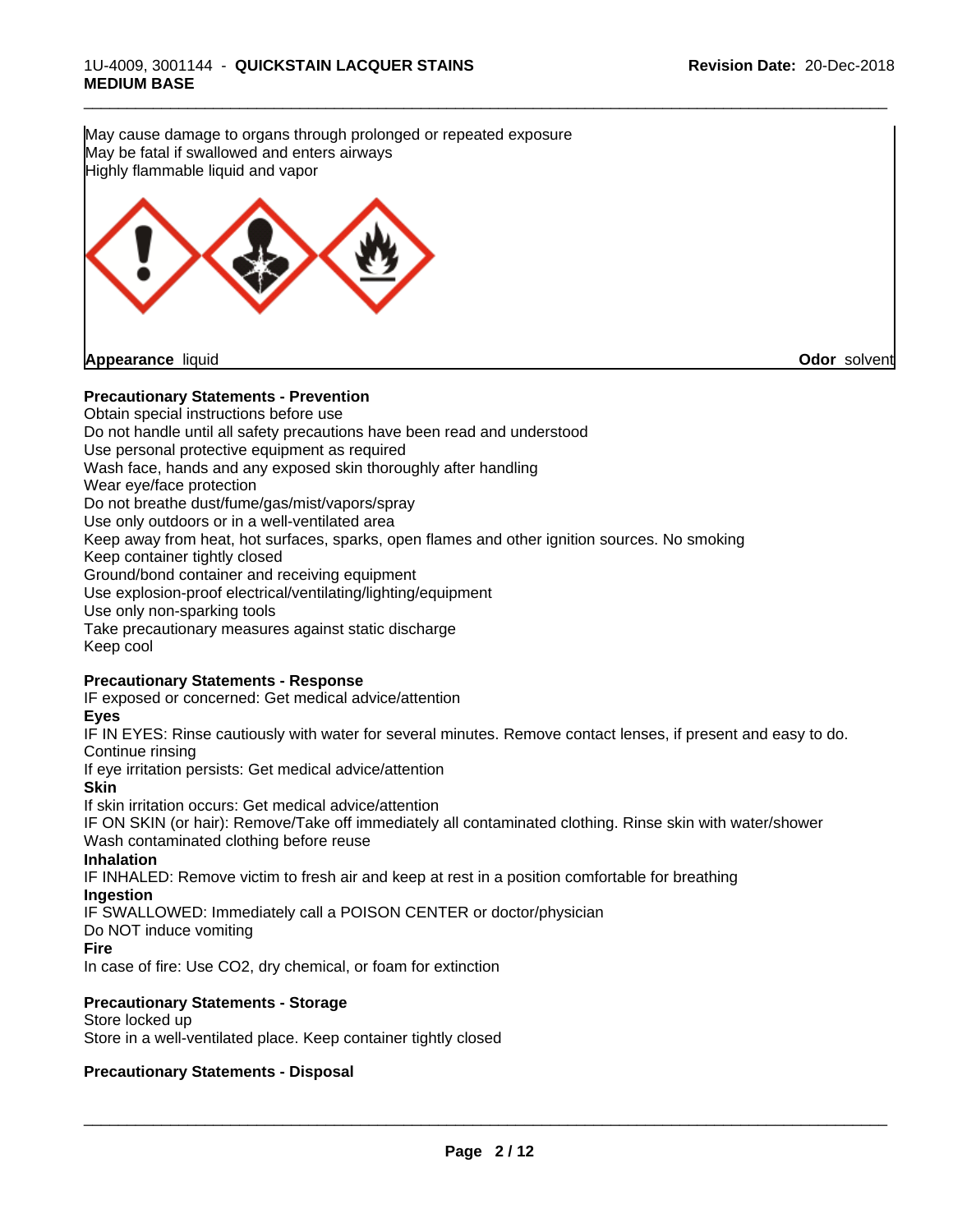Dispose of contents/container to an approved waste disposal plant

### **Hazards not otherwise classified (HNOC)**

Not applicable

#### **Other information**

No information available

# **3. COMPOSITION INFORMATION ON COMPONENTS**

\_\_\_\_\_\_\_\_\_\_\_\_\_\_\_\_\_\_\_\_\_\_\_\_\_\_\_\_\_\_\_\_\_\_\_\_\_\_\_\_\_\_\_\_\_\_\_\_\_\_\_\_\_\_\_\_\_\_\_\_\_\_\_\_\_\_\_\_\_\_\_\_\_\_\_\_\_\_\_\_\_\_\_\_\_\_\_\_\_\_\_\_\_

| <b>Chemical name</b>   | <b>CAS No.</b> | Weight-%    |
|------------------------|----------------|-------------|
| Acetone                | 67-64-1        | $25 - 30$   |
| Toluene                | 108-88-3       | $15 - 20$   |
| Heptane                | 142-82-5       | $15 - 20$   |
| 2-Butoxyethanol        | 111-76-2       | $15 - 20$   |
| Ethanol                | 64-17-5        | l - 5       |
| n-Butyl acetate        | 123-86-4       | - 5         |
| 2-Pentanone, 4-methyl- | 108-10-1       | - 5         |
| Ethyl acetate          | 141-78-6       | - 5         |
| Carbon black           | 1333-86-4      | $0.1 - 0.5$ |

# **4. FIRST AID MEASURES**

#### **Description of first aid measures**

|                                                  | 5. FIRE-FIGHTING MEASURES                                                                                                                                                                                               |
|--------------------------------------------------|-------------------------------------------------------------------------------------------------------------------------------------------------------------------------------------------------------------------------|
| <b>Notes To Physician</b>                        | Treat symptomatically.                                                                                                                                                                                                  |
| <b>Most Important</b><br><b>Symptoms/Effects</b> | No information available.                                                                                                                                                                                               |
| <b>Protection Of First-Aiders</b>                | Use personal protective equipment.                                                                                                                                                                                      |
| Ingestion                                        | Clean mouth with water and afterwards drink plenty of water. Do not induce<br>vomiting without medical advice. Never give anything by mouth to an unconscious<br>person. Consult a physician.                           |
| <b>Inhalation</b>                                | Move to fresh air. If symptoms persist, call a physician.<br>If not breathing, give artificial respiration. Call a physician immediately.                                                                               |
| <b>Skin Contact</b>                              | Wash off immediately with soap and plenty of water removing all contaminated<br>clothes and shoes. If skin irritation persists, call a physician.                                                                       |
| <b>Eye Contact</b>                               | Immediately flush with plenty of water. After initial flushing, remove any contact<br>lenses and continue flushing for at least 15 minutes. Keep eye wide open while<br>rinsing. If symptoms persist, call a physician. |
| <b>General Advice</b>                            | If symptoms persist, call a physician. Show this safety data sheet to the doctor in<br>attendance.                                                                                                                      |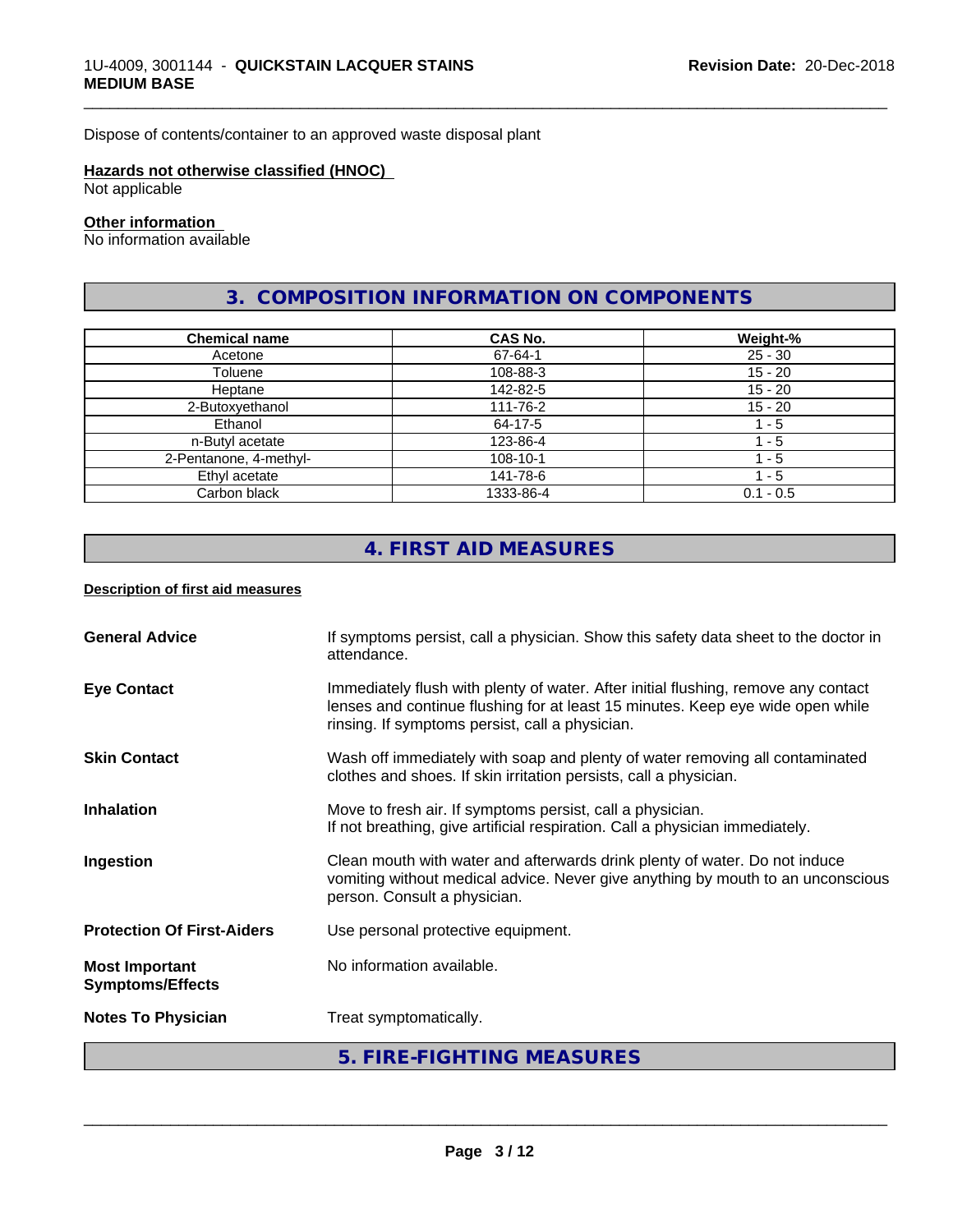| <b>Flammable Properties</b>                                                      | Vapors may travel considerable distance to a source of<br>ignition and flash back. Vapors may cause flash fire.                                                                                                                                                                                |
|----------------------------------------------------------------------------------|------------------------------------------------------------------------------------------------------------------------------------------------------------------------------------------------------------------------------------------------------------------------------------------------|
| <b>Suitable Extinguishing Media</b>                                              | Foam, dry powder or water. Use extinguishing measures<br>that are appropriate to local circumstances and the<br>surrounding environment.                                                                                                                                                       |
| <b>Protective Equipment And Precautions For</b><br><b>Firefighters</b>           | As in any fire, wear self-contained breathing apparatus<br>pressure-demand, MSHA/NIOSH (approved or equivalent)<br>and full protective gear.                                                                                                                                                   |
| <b>Hazardous combustion products</b>                                             | Burning may result in carbon dioxide, carbon monoxide<br>and other combustion products of varying composition<br>which may be toxic and/or irritating.                                                                                                                                         |
| <b>Specific Hazards Arising From The Chemical</b>                                | Flammable. Flash back possible over considerable<br>distance. Keep product and empty container away from<br>heat and sources of ignition. Closed containers may<br>rupture if exposed to fire or extreme heat. Thermal<br>decomposition can lead to release of irritating gases and<br>vapors. |
| <b>Sensitivity To Mechanical Impact</b>                                          | No                                                                                                                                                                                                                                                                                             |
| <b>Sensitivity To Static Discharge</b>                                           | Yes                                                                                                                                                                                                                                                                                            |
| <b>Flash Point Data</b><br>Flash Point (°F)<br>Flash Point (°C)<br><b>Method</b> | 20.0<br>$-6.7$<br><b>PMCC</b>                                                                                                                                                                                                                                                                  |
| <b>Flammability Limits In Air</b>                                                |                                                                                                                                                                                                                                                                                                |
| Lower flammability limit:<br><b>Upper flammability limit:</b>                    | Not available<br>Not available                                                                                                                                                                                                                                                                 |
| Health: 2<br><b>Flammability: 3</b><br><b>NFPA</b>                               | Instability: 0<br><b>Special: Not Applicable</b>                                                                                                                                                                                                                                               |

\_\_\_\_\_\_\_\_\_\_\_\_\_\_\_\_\_\_\_\_\_\_\_\_\_\_\_\_\_\_\_\_\_\_\_\_\_\_\_\_\_\_\_\_\_\_\_\_\_\_\_\_\_\_\_\_\_\_\_\_\_\_\_\_\_\_\_\_\_\_\_\_\_\_\_\_\_\_\_\_\_\_\_\_\_\_\_\_\_\_\_\_\_

#### **NFPA Legend**

- 0 Not Hazardous
- 1 Slightly
- 2 Moderate
- 3 High
- 4 Severe

*The ratings assigned are only suggested ratings, the contractor/employer has ultimate responsibilities for NFPA ratings where this system is used.*

*Additional information regarding the NFPA rating system is available from the National Fire Protection Agency (NFPA) at www.nfpa.org.*

### **6. ACCIDENTAL RELEASE MEASURES**

Personal Precautions **Remove all sources of ignition.** Take precautions to prevent flashback. Ground and bond all containers and handling equipment. Take precautionary measures against static discharges. Ensure adequate ventilation. Avoid contact with skin,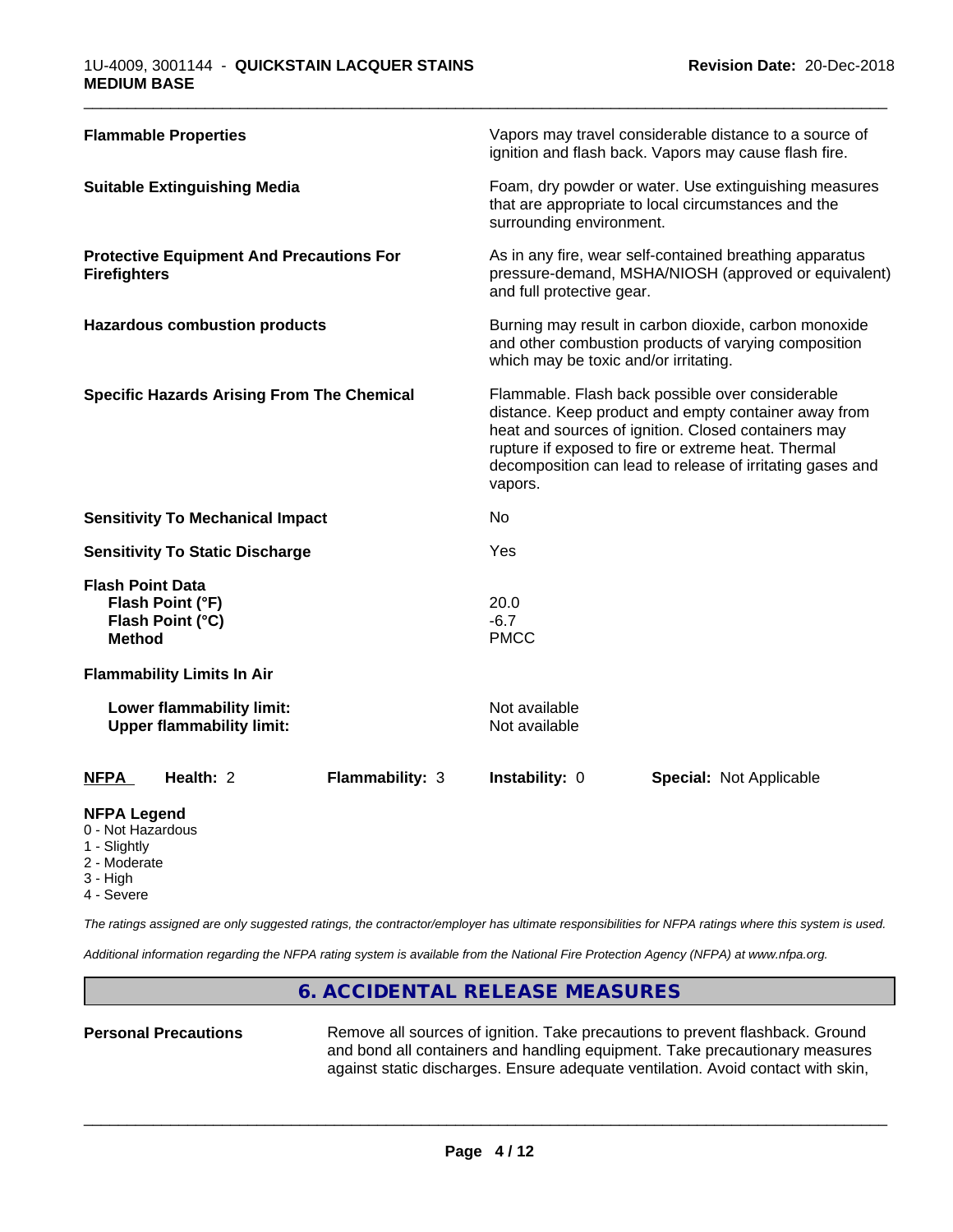|                                  | eyes and clothing. Use personal protective equipment.                                                                                                                                                                                                                                                                                                                                                                                                                                                                                                                                                                                                                                     |
|----------------------------------|-------------------------------------------------------------------------------------------------------------------------------------------------------------------------------------------------------------------------------------------------------------------------------------------------------------------------------------------------------------------------------------------------------------------------------------------------------------------------------------------------------------------------------------------------------------------------------------------------------------------------------------------------------------------------------------------|
| <b>Other Information</b>         | Prevent further leakage or spillage if safe to do so. Do not allow material to<br>contaminate ground water system. Prevent product from entering drains. Do not<br>flush into surface water or sanitary sewer system. Local authorities should be<br>advised if significant spillages cannot be contained.                                                                                                                                                                                                                                                                                                                                                                                |
| <b>Environmental precautions</b> | See Section 12 for additional Ecological Information.                                                                                                                                                                                                                                                                                                                                                                                                                                                                                                                                                                                                                                     |
| <b>Methods for Cleaning Up</b>   | Dam up. Soak up with inert absorbent material. Use a non-sparking or explosion<br>proof means to transfer material to a sealed, appropriate container for disposal.<br>Clean contaminated surface thoroughly.                                                                                                                                                                                                                                                                                                                                                                                                                                                                             |
|                                  | 7. HANDLING AND STORAGE                                                                                                                                                                                                                                                                                                                                                                                                                                                                                                                                                                                                                                                                   |
| <b>Handling</b>                  | Avoid contact with skin, eyes and clothing. Wear personal protective equipment.<br>Do not breathe vapors or spray mist. Use only in ventilated areas. Prevent vapor<br>build-up by providing adequate ventilation during and after use.<br>Take precautionary measures against static discharges. To avoid ignition of<br>vapors by static electricity discharge, all metal parts of the equipment must be<br>grounded. Keep away from heat, sparks and flame. Do not smoke. Extinguish all<br>flames and pilot lights, and turn off stoves, heaters, electric motors and other<br>sources of ignition during use and until all vapors are gone. Ignition and/or flash<br>back may occur. |
| <b>Storage</b>                   | Keep containers tightly closed in a dry, cool and well-ventilated place. Keep away<br>from heat. Keep away from open flames, hot surfaces and sources of ignition.<br>Keep in properly labeled containers. Keep out of the reach of children.                                                                                                                                                                                                                                                                                                                                                                                                                                             |
| <b>Incompatible Materials</b>    | Incompatible with strong acids and bases and strong oxidizing agents.                                                                                                                                                                                                                                                                                                                                                                                                                                                                                                                                                                                                                     |
|                                  | Technical measures/Precautions Ensure adequate ventilation. Use only where airflow will keep vapors from building<br>up in or near the work area in adjoining rooms. Comply with all national, state, and<br>local codes pertaining to the storage, handling, dispensing and disposal of<br>flammable liquids.                                                                                                                                                                                                                                                                                                                                                                            |
|                                  | Dissipate static electricity during transfer by grounding and bonding containers<br>and equipment before transferring material. All equipment should be non-sparking<br>and explosion proof. Use explosion proof electrical equipment for ventilation,<br>lighting and material handling.                                                                                                                                                                                                                                                                                                                                                                                                 |

# **8. EXPOSURE CONTROLS/PERSONAL PROTECTION**

## **Exposure Limits**

| <b>Chemical name</b> | <b>ACGIH TLV</b> | <b>OSHA PEL</b>              |
|----------------------|------------------|------------------------------|
| Acetone              | 250 ppm - TWA    | 1000 ppm - $TWA$             |
|                      | 500 ppm - STEL   | 2400 mg/m <sup>3</sup> - TWA |
| Toluene              | 20 ppm - TWA     | 200 ppm - TWA                |
|                      |                  | 300 ppm - Ceiling            |
| Heptane              | 400 ppm - TWA    | 500 ppm - TWA                |
|                      | 500 ppm - STEL   | $2000 \text{ mg/m}^3$ - TWA  |
| 2-Butoxyethanol      | 20 ppm - TWA     | 50 ppm - TWA                 |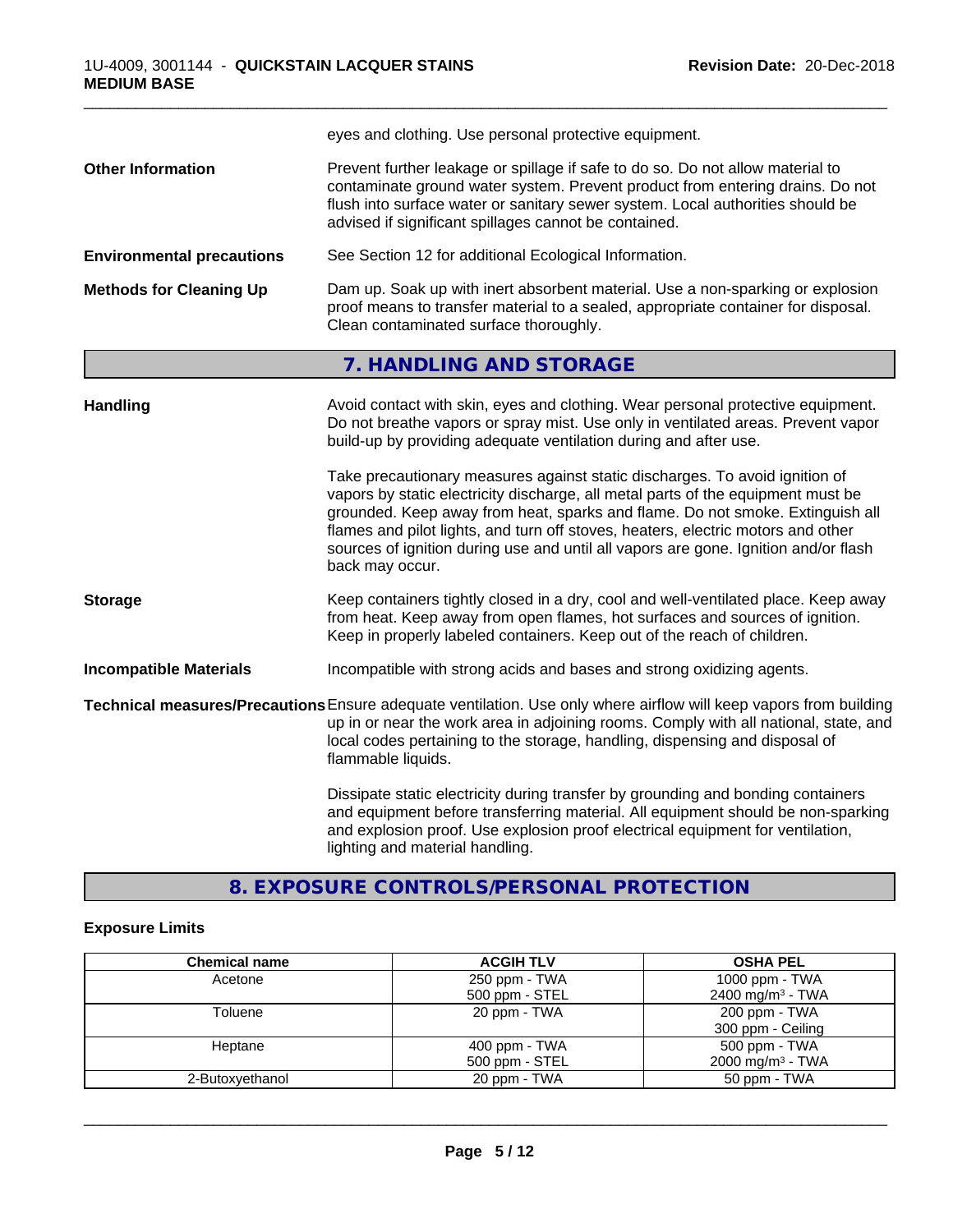|                        |                                 | 240 mg/m <sup>3</sup> - TWA                    |
|------------------------|---------------------------------|------------------------------------------------|
|                        |                                 | prevent or reduce skin absorption              |
| Ethanol                | STEL: 1000 ppm                  | 1000 ppm - TWA<br>1900 mg/m <sup>3</sup> - TWA |
| n-Butyl acetate        | 150 ppm - TWA<br>200 ppm - STEL | 150 ppm - TWA<br>710 mg/m $3$ - TWA            |
| 2-Pentanone, 4-methyl- | 20 ppm - TWA<br>75 ppm - STEL   | 100 ppm - TWA<br>410 mg/m <sup>3</sup> - TWA   |
| Ethyl acetate          | 400 ppm - TWA                   | 400 ppm - TWA<br>1400 mg/m <sup>3</sup> - TWA  |
| Carbon black           | $3$ mg/m <sup>3</sup> - TWA     | $3.5 \text{ mg/m}^3$ - TWA                     |

\_\_\_\_\_\_\_\_\_\_\_\_\_\_\_\_\_\_\_\_\_\_\_\_\_\_\_\_\_\_\_\_\_\_\_\_\_\_\_\_\_\_\_\_\_\_\_\_\_\_\_\_\_\_\_\_\_\_\_\_\_\_\_\_\_\_\_\_\_\_\_\_\_\_\_\_\_\_\_\_\_\_\_\_\_\_\_\_\_\_\_\_\_

#### **Legend**

ACGIH - American Conference of Governmental Industrial Hygienists Exposure Limits OSHA - Occupational Safety & Health Administration Exposure Limits N/E - Not Established

#### **Appropriate engineering controls**

| <b>Engineering Measures</b>          | Ensure adequate ventilation, especially in confined areas.                                                                                                                                                                                                                                                                                                          |
|--------------------------------------|---------------------------------------------------------------------------------------------------------------------------------------------------------------------------------------------------------------------------------------------------------------------------------------------------------------------------------------------------------------------|
| <b>Personal Protective Equipment</b> |                                                                                                                                                                                                                                                                                                                                                                     |
| <b>Eye/Face Protection</b>           | Safety glasses with side-shields. If splashes are likely to occur, wear:. Tightly<br>fitting safety goggles.                                                                                                                                                                                                                                                        |
| <b>Skin Protection</b>               | Long sleeved clothing. Protective gloves.                                                                                                                                                                                                                                                                                                                           |
| <b>Respiratory Protection</b>        | Use only with adequate ventilation. In operations where exposure limits are<br>exceeded, use a NIOSH approved respirator that has been selected by a<br>technically qualified person for the specific work conditions. When spraying the<br>product or applying in confined areas, wear a NIOSH approved respirator<br>specified for paint spray or organic vapors. |
| <b>Hygiene Measures</b>              | Avoid contact with skin, eyes and clothing. Remove and wash contaminated<br>clothing before re-use. Wash thoroughly after handling.                                                                                                                                                                                                                                 |

**9. PHYSICAL AND CHEMICAL PROPERTIES**

| Appearance                        | liquid                   |
|-----------------------------------|--------------------------|
| Odor                              | solvent                  |
| <b>Odor Threshold</b>             | No information available |
| Density (Ibs/gal)                 | $6.9 - 7.0$              |
| <b>Specific Gravity</b>           | $0.82 - 0.84$            |
| рH                                | No information available |
| <b>Viscosity (cps)</b>            | No information available |
| Solubility(ies)                   | No information available |
| <b>Water solubility</b>           | No information available |
| <b>Evaporation Rate</b>           | No information available |
| Vapor pressure @20 °C (kPa)       | No information available |
| Vapor density                     | No information available |
| Wt. % Solids                      | $0 - 10$                 |
| Vol. % Solids                     | $0 - 10$                 |
| Wt. % Volatiles                   | $90 - 100$               |
| Vol. % Volatiles                  | $90 - 100$               |
| <b>VOC Regulatory Limit (g/L)</b> | < 780                    |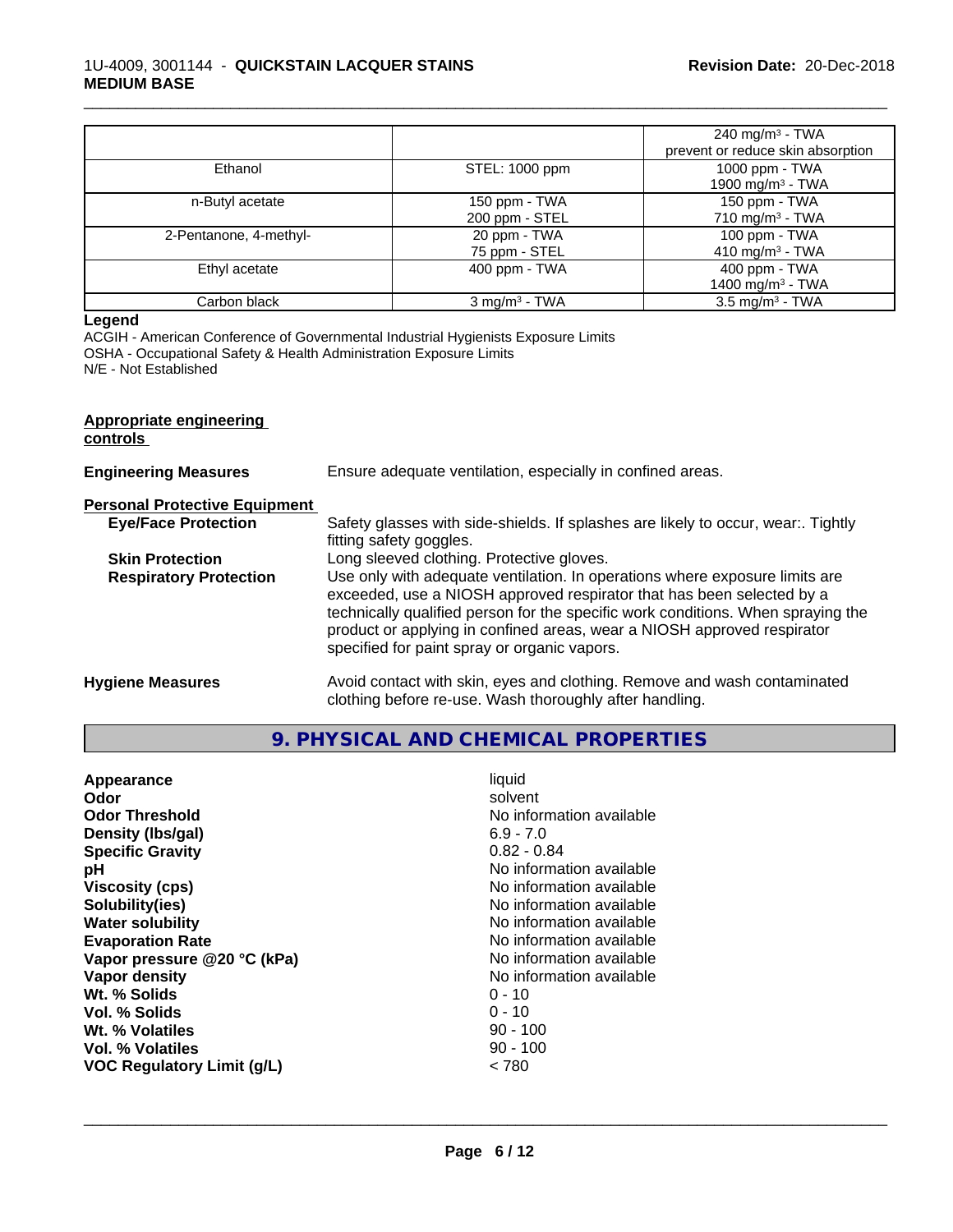| 136                      |
|--------------------------|
| 58                       |
| No information available |
| No information available |
| 20.0                     |
| $-6.7$                   |
| <b>PMCC</b>              |
| Not applicable           |
| No information available |
| No information available |
| No information available |
| No information available |
| No information available |
| No information available |
| No information available |
|                          |

\_\_\_\_\_\_\_\_\_\_\_\_\_\_\_\_\_\_\_\_\_\_\_\_\_\_\_\_\_\_\_\_\_\_\_\_\_\_\_\_\_\_\_\_\_\_\_\_\_\_\_\_\_\_\_\_\_\_\_\_\_\_\_\_\_\_\_\_\_\_\_\_\_\_\_\_\_\_\_\_\_\_\_\_\_\_\_\_\_\_\_\_\_

**10. STABILITY AND REACTIVITY**

| <b>Reactivity</b>                         | No data available                                                                                                         |
|-------------------------------------------|---------------------------------------------------------------------------------------------------------------------------|
| <b>Chemical Stability</b>                 | Stable under normal conditions. Hazardous polymerisation<br>does not occur.                                               |
| <b>Conditions to avoid</b>                | Keep away from open flames, hot surfaces, static<br>electricity and sources of ignition. Sparks. Elevated<br>temperature. |
| <b>Incompatible Materials</b>             | Incompatible with strong acids and bases and strong<br>oxidizing agents.                                                  |
| <b>Hazardous Decomposition Products</b>   | Thermal decomposition can lead to release of irritating<br>gases and vapors.                                              |
| <b>Possibility of hazardous reactions</b> | None under normal conditions of use.                                                                                      |

**11. TOXICOLOGICAL INFORMATION**

| <b>Product Information</b>                                                   |                                                                                                                                                                                                               |
|------------------------------------------------------------------------------|---------------------------------------------------------------------------------------------------------------------------------------------------------------------------------------------------------------|
| Information on likely routes of exposure                                     |                                                                                                                                                                                                               |
| <b>Principal Routes of Exposure</b>                                          | Eye contact, skin contact and inhalation.                                                                                                                                                                     |
| <b>Acute Toxicity</b>                                                        |                                                                                                                                                                                                               |
| <b>Product Information</b>                                                   | Repeated or prolonged exposure to organic solvents may lead to permanent brain<br>and nervous system damage. Intentional misuse by deliberately concentrating and<br>inhaling vapors may be harmful or fatal. |
| Symptoms related to the physical, chemical and toxicological characteristics |                                                                                                                                                                                                               |
| <b>Symptoms</b>                                                              | No information available                                                                                                                                                                                      |
|                                                                              |                                                                                                                                                                                                               |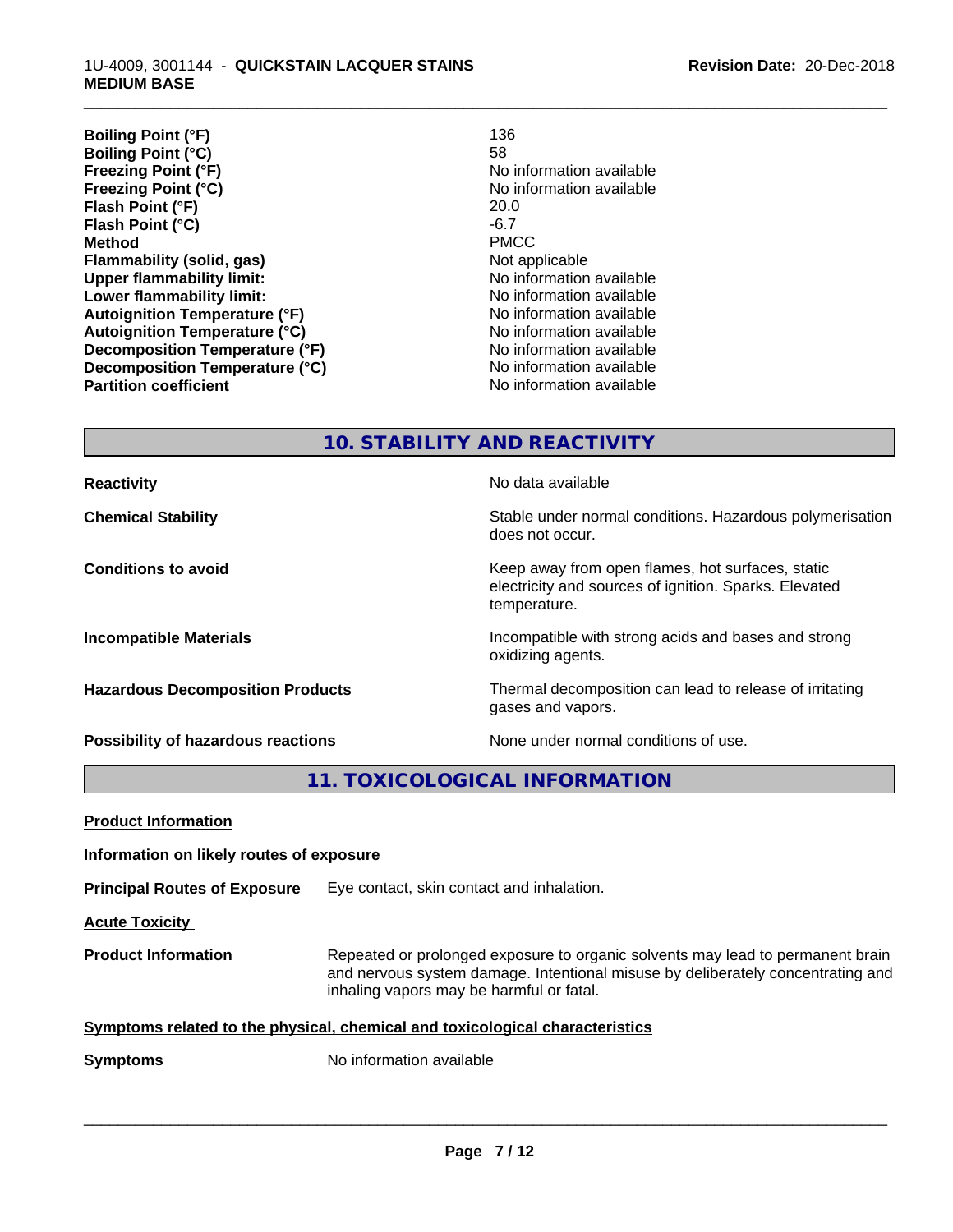| Eye contact                     | Contact with eyes may cause irritation.                                                                                                                                                                                                                       |
|---------------------------------|---------------------------------------------------------------------------------------------------------------------------------------------------------------------------------------------------------------------------------------------------------------|
| <b>Skin contact</b>             | May cause skin irritation and/or dermatitis. Prolonged skin contact may defat the<br>skin and produce dermatitis.                                                                                                                                             |
| Ingestion                       | Harmful if swallowed. Ingestion may cause irritation to mucous membranes. Small<br>amounts of this product aspirated into the respiratory system during ingestion or<br>vomiting may cause mild to severe pulmonary injury, possibly progressing to<br>death. |
| <b>Inhalation</b>               | Harmful by inhalation. High vapor / aerosol concentrations are irritating to the<br>eyes, nose, throat and lungs and may cause headaches, dizziness, drowsiness,<br>unconsciousness, and other central nervous system effects.                                |
| <b>Sensitization</b>            | No information available                                                                                                                                                                                                                                      |
| <b>Neurological Effects</b>     | No information available.                                                                                                                                                                                                                                     |
| <b>Mutagenic Effects</b>        | No information available.                                                                                                                                                                                                                                     |
| <b>Reproductive Effects</b>     | Possible risk of impaired fertility. Possible risk of harm to the unborn child.                                                                                                                                                                               |
| <b>Developmental Effects</b>    | No information available.                                                                                                                                                                                                                                     |
| <b>Target organ effects</b>     | No information available.                                                                                                                                                                                                                                     |
| <b>STOT - repeated exposure</b> | Causes damage to organs through prolonged or repeated exposure if inhaled.<br>May cause disorder and damage to the. liver. kidney. spleen. blood.                                                                                                             |
| STOT - single exposure          | May cause disorder and damage to the. Respiratory system. Central nervous<br>system.                                                                                                                                                                          |
| Other adverse effects           | No information available.                                                                                                                                                                                                                                     |
| <b>Aspiration Hazard</b>        | May be harmful if swallowed and enters airways. Small amounts of this product<br>aspirated into the respiratory system during ingestion or vomiting may cause mild<br>to severe pulmonary injury, possibly progressing to death.                              |

#### **Delayed and immediate effects as well as chronic effects from short and long-term exposure**

#### **Numerical measures of toxicity**

**The following values are calculated based on chapter 3.1 of the GHS document**

| ATEmix (oral)                        | 2203 mg/kg |
|--------------------------------------|------------|
| <b>ATEmix (dermal)</b>               | 3091 ma/ka |
| <b>ATEmix (inhalation-dust/mist)</b> | 42 ma/L    |
| <b>ATEmix (inhalation-vapor)</b>     | 73 ma/L    |

#### **Component Information**

| Chemical name                      | Oral LD50                  | Dermal LD50                                       | Inhalation LC50                       |
|------------------------------------|----------------------------|---------------------------------------------------|---------------------------------------|
| Acetone<br>67-64-1                 | $= 5800$ mg/kg (Rat)       |                                                   | $= 50100$ mg/m <sup>3</sup> (Rat) 8 h |
| Toluene<br>108-88-3                | $= 2600$ mg/kg (Rat)       | $= 12000$ mg/kg (Rabbit)                          | $= 12.5$ mg/L (Rat) 4 h               |
| Heptane<br>142-82-5                |                            | $=$ 3000 mg/kg (Rabbit)                           | $= 103$ g/m <sup>3</sup> (Rat) 4 h    |
| 2-Butoxyethanol<br>111-76-2        | $= 1300$ mg/kg (Rat)       | $>$ 2000 mg/kg (Rabbit)                           | > 4.9 mg/L (Rat) 3H                   |
| Ethanol<br>64-17-5                 | $= 7060$ mg/kg (Rat)       | $\overline{\phantom{a}}$                          | $= 124.7$ mg/L (Rat) 4 h              |
| n-Butyl acetate<br>123-86-4        | $= 10768$ mg/kg (Rat)      | > 17600 mg/kg (Rabbit)                            |                                       |
| 2-Pentanone, 4-methyl-<br>108-10-1 | $= 2080$ mg/kg (Rat)       | $=$ 3000 mg/kg (Rabbit)                           | $= 8.2$ mg/L (Rat) 4 h                |
| Ethyl acetate<br>141-78-6          | $= 5620$ mg/kg (Rat)       | $> 18000$ mg/kg (Rabbit) $> 20$<br>mL/kg (Rabbit) |                                       |
| Carbon black                       | $> 15400$ mg/kg (<br>(Rat) | $>$ 3 g/kg (Rabbit)                               |                                       |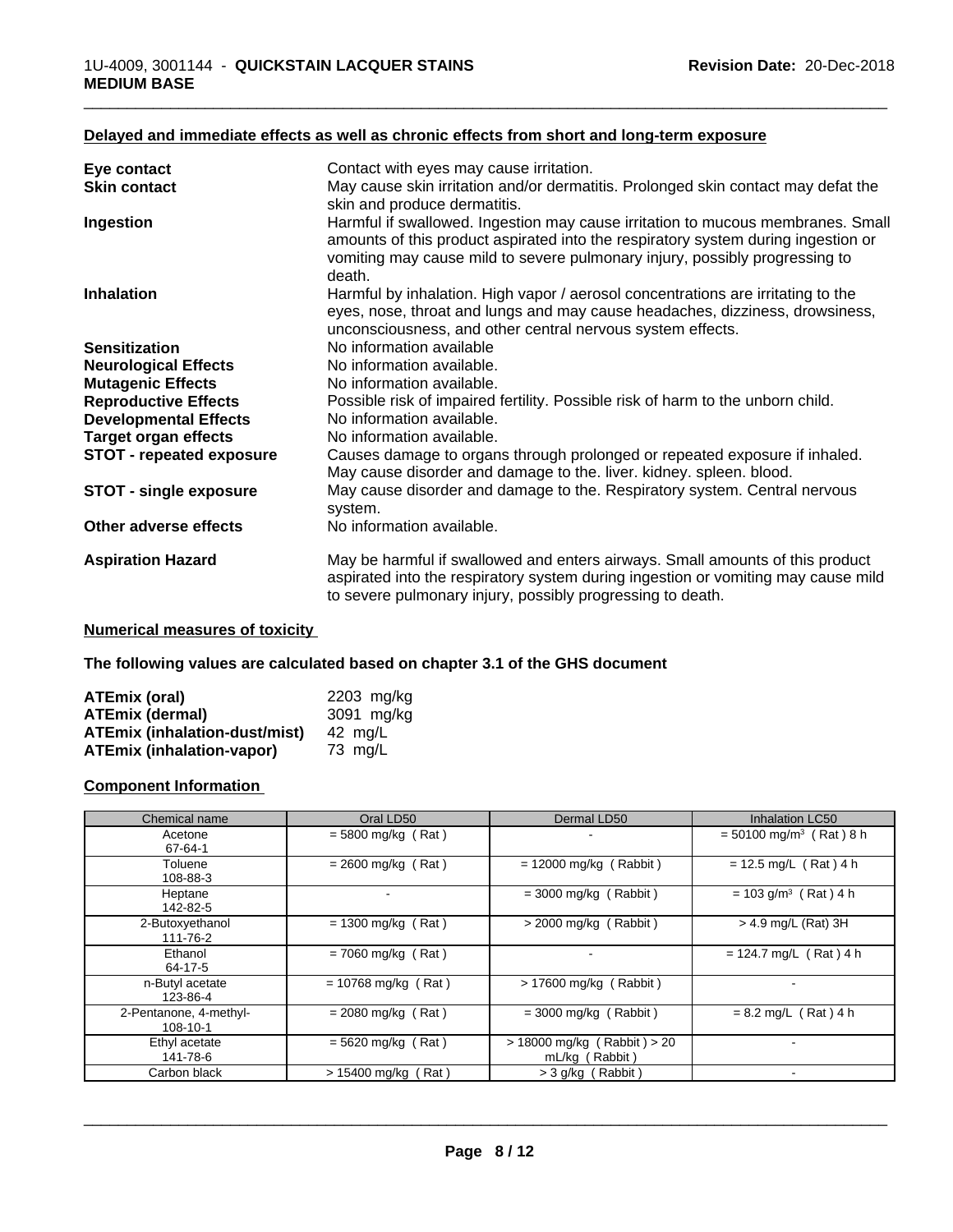#### 1U-4009, 3001144 - **QUICKSTAIN LACQUER STAINS MEDIUM BASE**

| 0C<br>3-80-4               |                                                                                                                                                                                                                                                                                                                                                                                                                                                                                        |  |
|----------------------------|----------------------------------------------------------------------------------------------------------------------------------------------------------------------------------------------------------------------------------------------------------------------------------------------------------------------------------------------------------------------------------------------------------------------------------------------------------------------------------------|--|
| ⌒<br>$\sim$<br>vv.<br>$ -$ | $\begin{array}{cccccccccccccc} \multicolumn{4}{c}{} & \multicolumn{4}{c}{} & \multicolumn{4}{c}{} & \multicolumn{4}{c}{} & \multicolumn{4}{c}{} & \multicolumn{4}{c}{} & \multicolumn{4}{c}{} & \multicolumn{4}{c}{} & \multicolumn{4}{c}{} & \multicolumn{4}{c}{} & \multicolumn{4}{c}{} & \multicolumn{4}{c}{} & \multicolumn{4}{c}{} & \multicolumn{4}{c}{} & \multicolumn{4}{c}{} & \multicolumn{4}{c}{} & \multicolumn{4}{c}{} & \multicolumn{4}{c}{} & \multicolumn{4}{c}{} & \$ |  |

n-Butyl acetate 123-86-4 ( 1 - 5 ) non-sensitizing (guinea pig)

\_\_\_\_\_\_\_\_\_\_\_\_\_\_\_\_\_\_\_\_\_\_\_\_\_\_\_\_\_\_\_\_\_\_\_\_\_\_\_\_\_\_\_\_\_\_\_\_\_\_\_\_\_\_\_\_\_\_\_\_\_\_\_\_\_\_\_\_\_\_\_\_\_\_\_\_\_\_\_\_\_\_\_\_\_\_\_\_\_\_\_\_\_

#### **Carcinogenicity**

*The information below indicateswhether each agency has listed any ingredient as a carcinogen:.*

| <b>Chemical name</b>   | <b>IARC</b>         | <b>NTP</b> | <b>OSHA</b> |
|------------------------|---------------------|------------|-------------|
|                        | 2B - Possible Human |            | Listed      |
| 2-Pentanone, 4-methyl- | Carcinoɑen          |            |             |
|                        | 2B - Possible Human |            | Listed      |
| Carbon black           | Carcinogen          |            |             |

#### **Legend**

IARC - International Agency for Research on Cancer NTP - National Toxicity Program OSHA - Occupational Safety & Health Administration

**12. ECOLOGICAL INFORMATION**

#### **Ecotoxicity Effects**

The environmental impact of this product has not been fully investigated.

#### **Product Information**

#### **Acute Toxicity to Fish**

No information available

#### **Acute Toxicity to Aquatic Invertebrates**

No information available

#### **Acute Toxicity to Aquatic Plants**

No information available

#### **Persistence / Degradability**

No information available.

#### **Bioaccumulation**

No information available.

#### **Mobility in Environmental Media**

No information available.

#### **Ozone**

Not applicable

#### **Component Information**

#### **Acute Toxicity to Fish**

Acetone \_\_\_\_\_\_\_\_\_\_\_\_\_\_\_\_\_\_\_\_\_\_\_\_\_\_\_\_\_\_\_\_\_\_\_\_\_\_\_\_\_\_\_\_\_\_\_\_\_\_\_\_\_\_\_\_\_\_\_\_\_\_\_\_\_\_\_\_\_\_\_\_\_\_\_\_\_\_\_\_\_\_\_\_\_\_\_\_\_\_\_\_\_ LC50: 8300 (Bluegill - 96 hr.) mg/L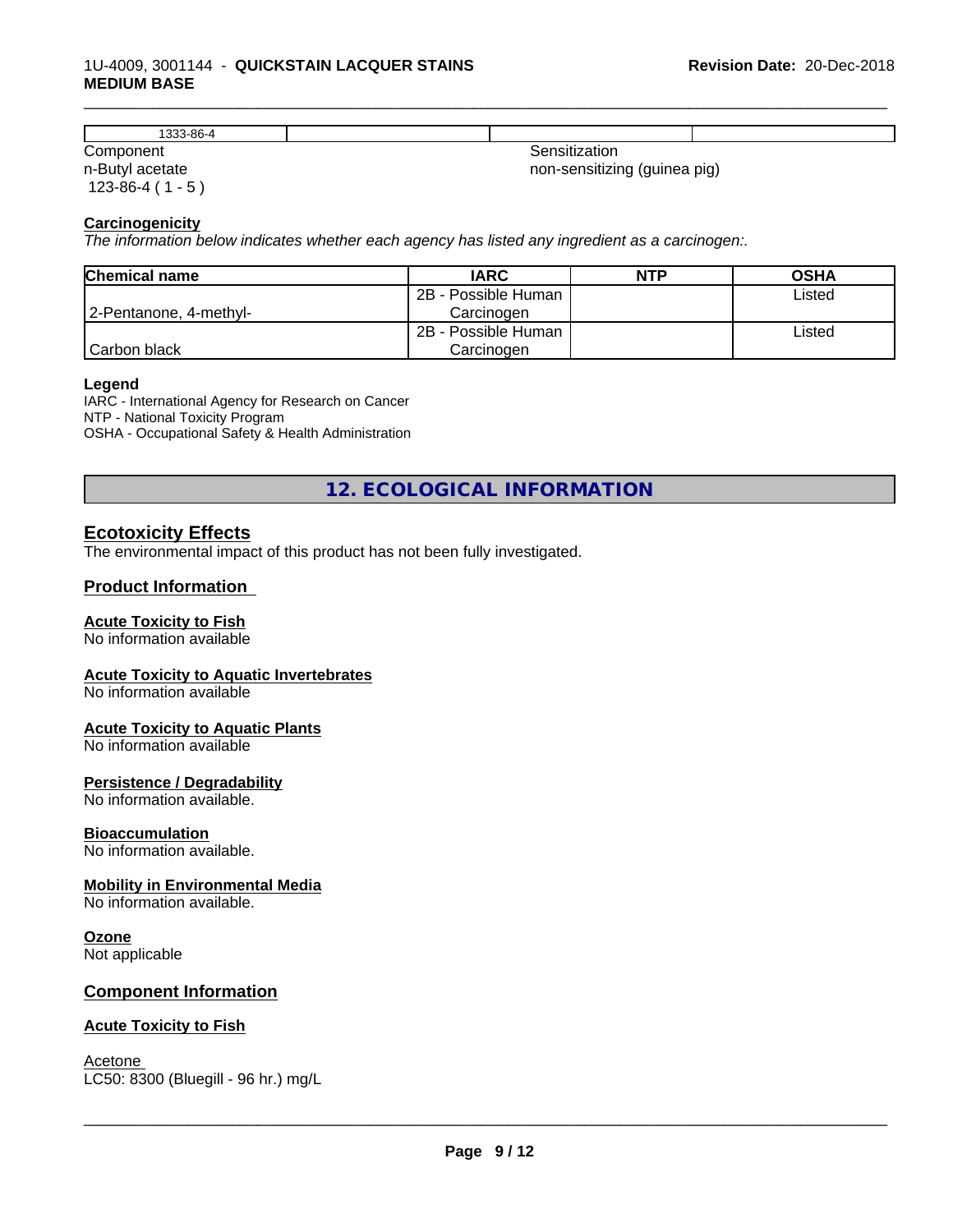2-Butoxyethanol LC50: 1490 mg/L (Bluegill sunfish - 96 hr.) n-Butyl acetate LC50: 18 mg/L (Fathead Minnow - 96 hr.)

#### **Acute Toxicity to Aquatic Invertebrates**

Acetone EC50: 12600 mg/L (Daphnia magna - 48 hr.) n-Butyl acetate EC50: 72.8 mg/L (Daphnia magna - 48 hr.)

#### **Acute Toxicity to Aquatic Plants**

n-Butyl acetate EC50: 674.7 mg/L (Green algae (Scenedesmus subspicatus), 72 hrs.)

|                                                                                                                          | 13. DISPOSAL CONSIDERATIONS                                                                                                                                                                                               |
|--------------------------------------------------------------------------------------------------------------------------|---------------------------------------------------------------------------------------------------------------------------------------------------------------------------------------------------------------------------|
| <b>Waste Disposal Method</b>                                                                                             | Dispose of in accordance with federal, state, and local regulations. Local<br>requirements may vary, consult your sanitation department or state-designated<br>environmental protection agency for more disposal options. |
| <b>Empty Container Warning</b>                                                                                           | Emptied containers may retain product residue. Follow label warnings even after<br>container is emptied. Residual vapors may explode on ignition.                                                                         |
|                                                                                                                          | 14. TRANSPORT INFORMATION                                                                                                                                                                                                 |
| <b>DOT</b><br><b>Proper Shipping Name</b><br><b>Hazard class</b><br>UN-No.<br><b>Packing Group</b><br><b>Description</b> | <b>PAINT</b><br>3<br>UN1263<br>UN1263, PAINT, 3, II, Marine Pollutant (Heptane, Copper)                                                                                                                                   |
| ICAO / IATA                                                                                                              | Contact the preparer for further information.                                                                                                                                                                             |
| <b>IMDG / IMO</b>                                                                                                        | Contact the preparer for further information.                                                                                                                                                                             |
|                                                                                                                          | <b>15. REGULATORY INFORMATION</b>                                                                                                                                                                                         |

\_\_\_\_\_\_\_\_\_\_\_\_\_\_\_\_\_\_\_\_\_\_\_\_\_\_\_\_\_\_\_\_\_\_\_\_\_\_\_\_\_\_\_\_\_\_\_\_\_\_\_\_\_\_\_\_\_\_\_\_\_\_\_\_\_\_\_\_\_\_\_\_\_\_\_\_\_\_\_\_\_\_\_\_\_\_\_\_\_\_\_\_\_

# **International Inventories**

| <b>TSCA: United States</b> | Yes - All components are listed or exempt. |
|----------------------------|--------------------------------------------|
| <b>DSL: Canada</b>         | Yes - All components are listed or exempt. |

# **Federal Regulations**

| SARA 311/312 hazardous categorization |     |  |
|---------------------------------------|-----|--|
| Acute health hazard                   | Yes |  |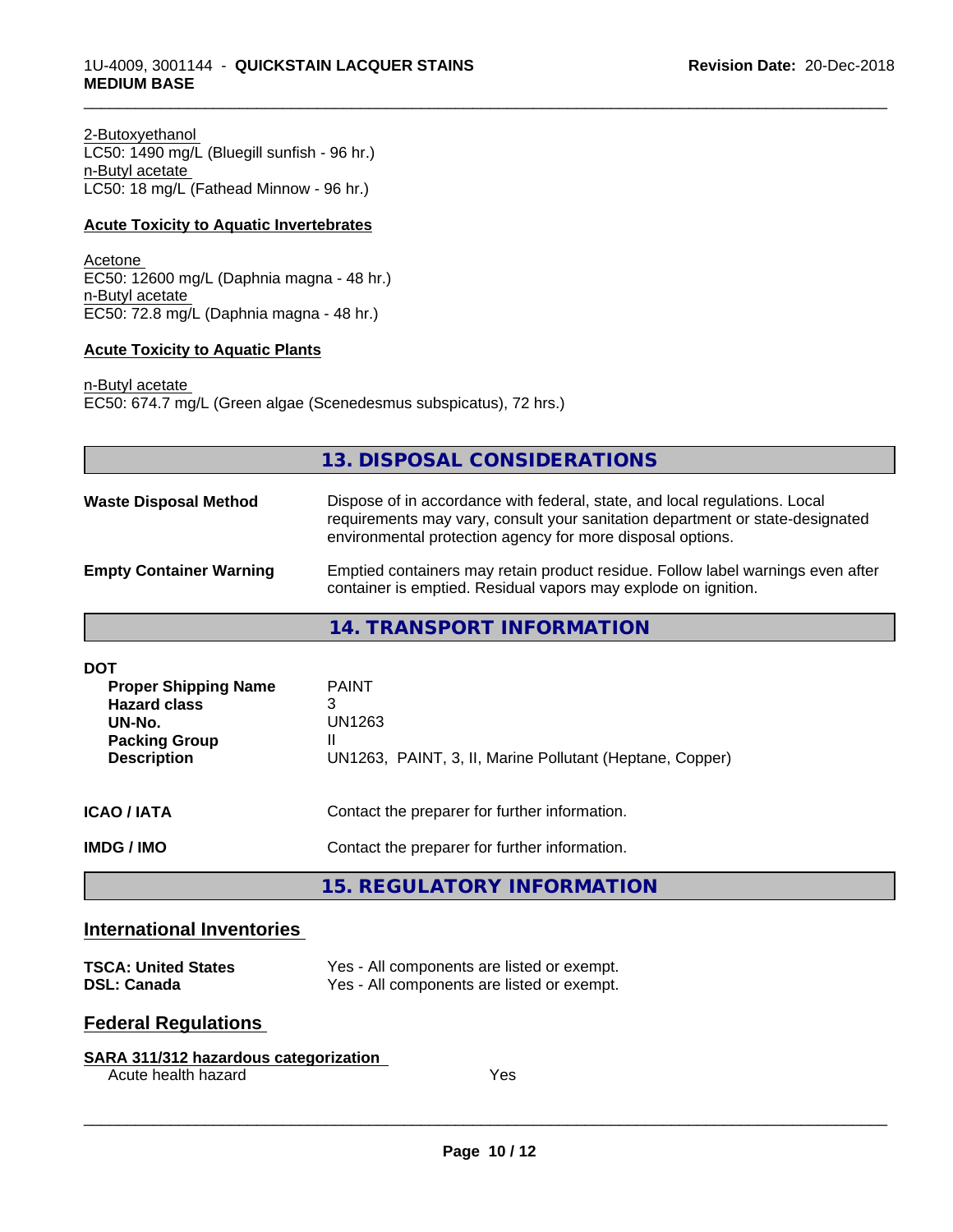| Chronic Health Hazard             | Yes |  |
|-----------------------------------|-----|--|
| Fire hazard                       | Yes |  |
| Sudden release of pressure hazard | Nο  |  |
| Reactive Hazard                   | N٥  |  |

#### **SARA 313**

Section 313 of Title III of the Superfund Amendments and Reauthorization Act of 1986 (SARA). This product contains a chemical or chemicals which are subject to the reporting requirements of the Act and Title 40 of the Code of Federal Regulations, Part 372:

\_\_\_\_\_\_\_\_\_\_\_\_\_\_\_\_\_\_\_\_\_\_\_\_\_\_\_\_\_\_\_\_\_\_\_\_\_\_\_\_\_\_\_\_\_\_\_\_\_\_\_\_\_\_\_\_\_\_\_\_\_\_\_\_\_\_\_\_\_\_\_\_\_\_\_\_\_\_\_\_\_\_\_\_\_\_\_\_\_\_\_\_\_

| <b>Chemical name</b>   | <b>CAS No.</b> | Weight-%  | <b>CERCLA/SARA 313</b><br>(de minimis concentration) |
|------------------------|----------------|-----------|------------------------------------------------------|
| Toluene                | 108-88-3       | 15 - 20   |                                                      |
| 2-Butoxyethanol        | 111-76-2       | $15 - 20$ | 1.0                                                  |
| 2-Pentanone, 4-methyl- | 108-10-1       | $1 - 5$   | 1.0                                                  |

**Clean Air Act,Section 112 Hazardous Air Pollutants (HAPs) (see 40 CFR 61)**

This product contains the following HAPs:

| <b>Chemical name</b>   | <b>CAS No.</b> | Weight-%  | <b>Hazardous Air Pollutant</b> |
|------------------------|----------------|-----------|--------------------------------|
|                        |                |           | (HAP)                          |
| Toluene                | 108-88-3       | $15 - 20$ | Listed                         |
| 2-Butoxyethanol        | 111-76-2       | $15 - 20$ | Listed                         |
| 2-Pentanone, 4-methyl- | 108-10-1       | 1 - 5     | _isted                         |

#### **US State Regulations**

#### **California Proposition 65**

# **AN** WARNING: Cancer and Reproductive Harm– www.P65warnings.ca.gov

#### **State Right-to-Know**

| <b>Chemical name</b>   | <b>Massachusetts</b> | <b>New Jersey</b> | Pennsylvania |
|------------------------|----------------------|-------------------|--------------|
| Acetone                |                      |                   |              |
| Toluene                |                      |                   |              |
| Heptane                |                      |                   |              |
| 2-Butoxvethanol        |                      |                   |              |
| Ethanol                |                      |                   |              |
| n-Butyl acetate        |                      |                   |              |
| 2-Pentanone, 4-methyl- |                      |                   |              |
| Ethyl acetate          |                      |                   |              |
| Carbon black           |                      |                   |              |

#### **Legend**

X - Listed

#### **16. OTHER INFORMATION**